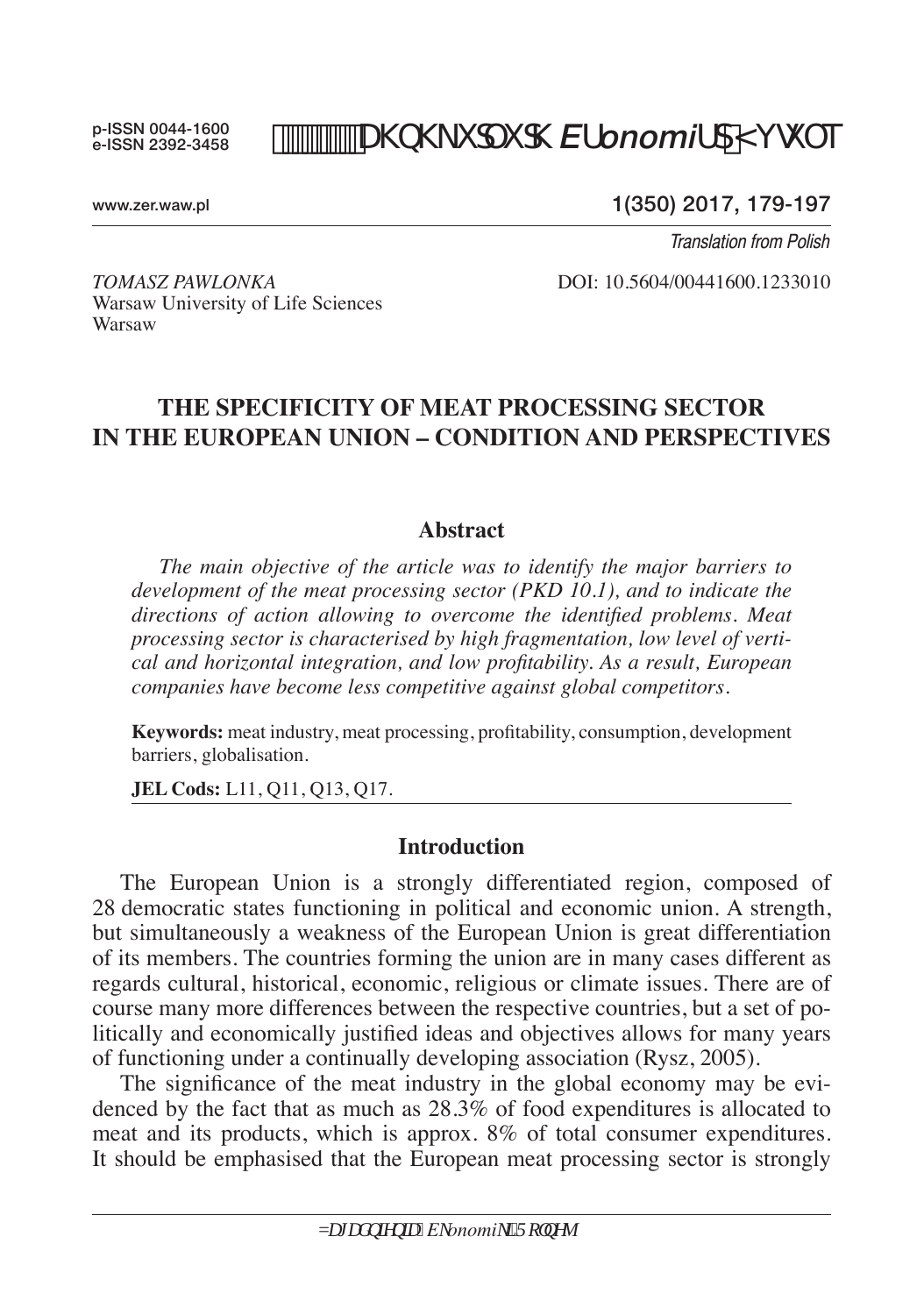differentiated as regards the size and functioning specificity of businesses operating on the market, but also preferences of the final recipients of its products – consumers (Kanp-Stefaniuk, 2010). Despite a number of differences between respective Member States, the European Union as a whole, is a vital player in the global structure of competition economies. According to the Eurostat data, in 2013 Member States of the European Union (EU-28) accounted for 13.69% of the global production of meat and meat products ranking third in the global economy (behind China and the United States) (Eurostat, 2016). Nonetheless, according to Pejsak major fragmentation of production and processing, and the small scale of activity of respective meat processing plants cause that the meat processing sector in EU-28 systematically losses shares on the global market of red meat processing (Pejsak, 2016). Eurostat data confirm these observations, pointing to a slowdown in growth dynamics of products of red meat processing in 2005-2013 (Eurostat, 2014). It sometimes happens that it is not profitable for meat processing plants to buy domestic raw materials, as meat import is much more cost-effective. Also meat producers, especially pork producers, aiming at a growth in production profitability increasingly more often decide to import rearing piglets. As noted by the participants of the conference entitled "Challenges in the pork market in Poland against the background of the EU", the European Union becomes a global fattening house for slaughter animals, resigning, all together, from comprehensive domestic production of meat and stock reproduction (Stępień, 2016). The main reason for the observed trend is unfavourable age structure of a herd, following largely from functioning of small farms. As a result, the costs of piglet import are clearly lower than the inputs necessary for independent herd reproduction. Therefore, European pork becomes uncompetitive in terms of price in the global structure of pork producers. The problems of meat producers (especially red meat) are transferred directly to meat processors, who – because of small scale of operations – are largely dependent on the current business cycle on the market of meat producers.

Analysis and assessment of the specificity of meat processing sector in the European Union have to be conducted taking into account the differentiated culture of meat consumption (both as regards species, quantities, and quality and sensory characteristics of the meat itself) and structure of industry in respective states. The meat processing sector at the level of respective states has an individualised character, which has properties clearly differentiating it from other sectors of the economy. Thus, this "set of differences" allows to see some analogies even in so differentiated group of states.

The difficulties of the meat processing sector are under the academic discussion about the competition strategies (with special consideration to the fragmented and global sectors) as well as issues linked to the optimum management of the supply chain. According to Eurostat data, in 2007 and 2008 there were major fluctuations in prices within the food supply chains. The situation improved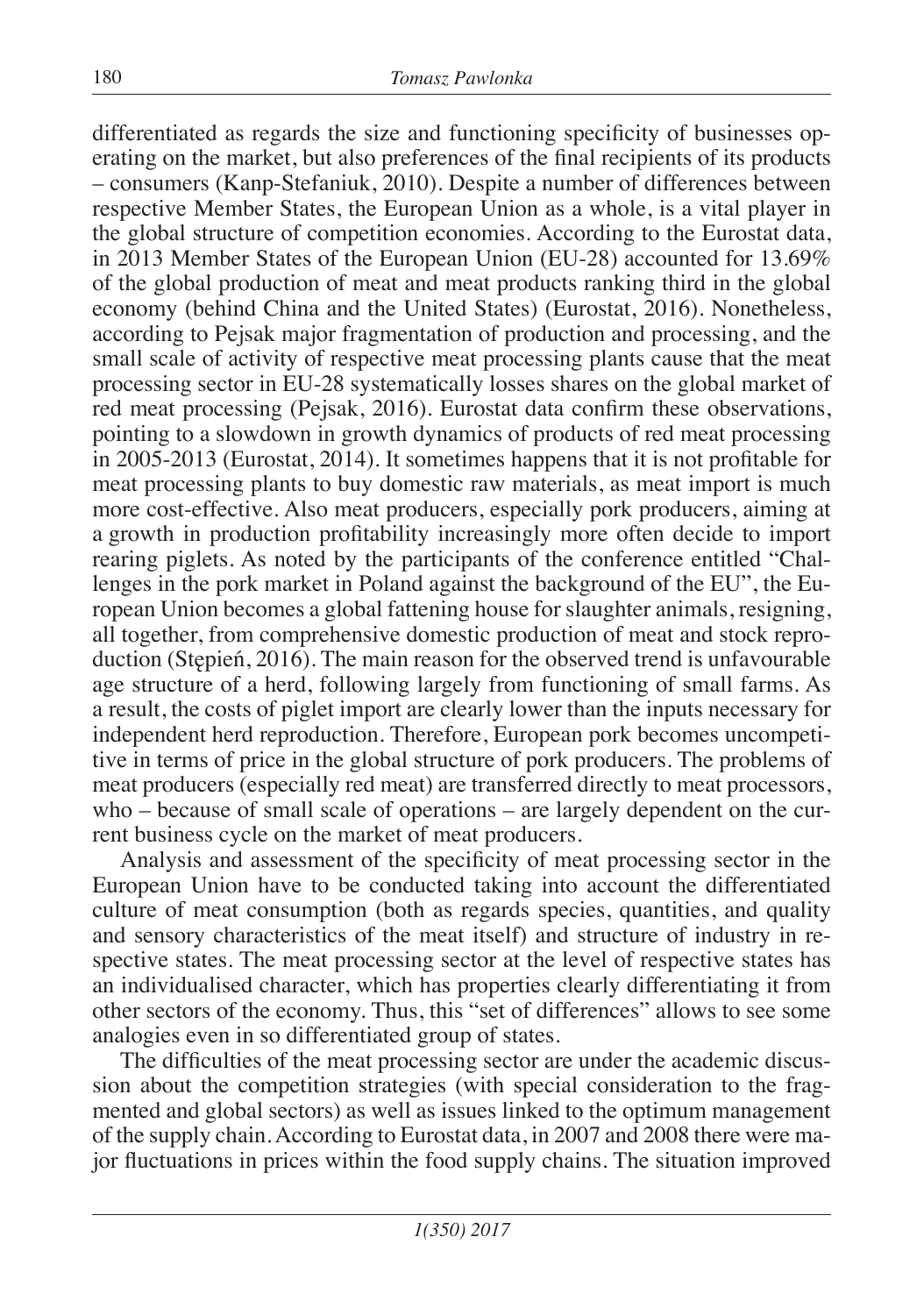only in mid-2009, when the consumer prices of food stabilised (Lesisz, 2013). In case of high consumer prices of food, consumers get very concerned, as the

prices exercise a pressure on household incomes. In this context, functioning of the supply chain joining three important sectors of the economy: agriculture, food processing and distribution, takes on an additional meaning (Kraciuk and Piekutowska, 2014). In the long-term perspective, it is thus necessary to take up measures aiming at improvement of the functioning of the food supply chain – especially in the aspect of sustainable allocation of the value added between respective items of the chain. According to Stępień, an optimum direction of changes taking place in the supply chain of the meat processing sector is greater integration of the producers and processors and taking over of subsequent stages of the food supply chain – together with chain stores. This will enable to capture the margin of intermediaries (Stępień, 2016). As noted by Ziętara, integration in the meat processing sector requires sensible analysis of the possible directions and methods. The researcher noted also that largely the administrative issues limit the possibilities of increasing the scale of action (Ziętara, 2016). Further development of the meat processing sectors is linked to considering the potential benefits and costs following from the use of the new competition strategy. As Porter notes, the decision on integration (especially vertical) requires – apart from superficial analysis of benefits and costs – also consideration of strategically broader issues linked to alternatives for integration using market transactions as well as troublesome issues linked to administrative difficulties, including management of vertically integrated unit. According to Porter, it is also not possible to forget about the potential illusions accompanying the process of making a decision on integration, e.g. the conviction that independent (additional) production will also be less cost-intensive than the inputs necessary to buy a given product from an external producer. Omission of these issues can result from too narrow consideration of the integration economics (Porter, 1992). The meat processing sector is an extremely sensitive economic area. The final consumers, apart from an attractive price, expect to be offered high quality meat products, the highest manufacture standards linked to safety and hygiene, consideration of the local and regional culinary traditions and a number of other factors. Replacement of the traditional and local small-scale production with mass production can thus, despite the economic reasons, face opposition of the consumers.

## **Research methodology**

The main objective of the research was identification of the major development barriers for the European meat processors and manufacturers of meat products, and identification of the directions of action allowing to overcome the identified problems.

The scope of the research covered entities, which according to the Polish Classification of Activities [*Polska Klasyfikacja Działalności, PKD*] (2007),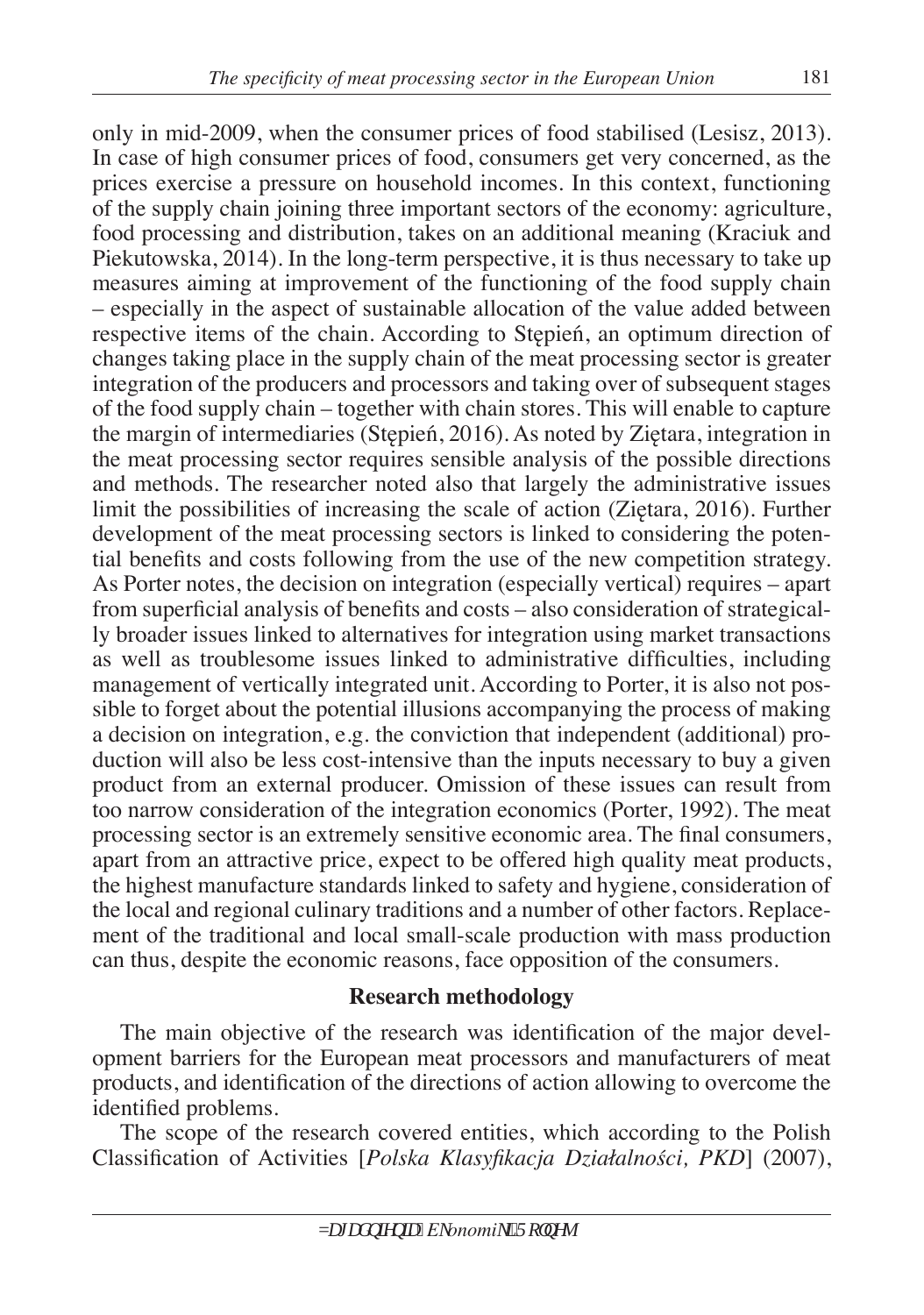mainly run activity that consisted in processing and preservation of meat and meat products (10.1). For the needs of this paper, these operators were jointly termed as the meat processing sector. The author is, however, aware that this is a major simplification of the very broad term. The paper does not differentiate companies into stages of meat processing, e.g. slaughtering, cutting, processing of raw meat, processing of offal, manufacture of cold cuts and meat products. In many cases, it was also impossible to separate the meat processing sector into companies dealing with red meat processing and companies dealing with poultry meat processing. In many companies these activities are conducted in parallel (PKD-2007 10.13). Moreover, the paper does not analyse separately horizontally integrated companies that have their own raw materials and/or fodder and/or distribution background.

This paper compares the results of the national, European and global research which indicate certain megatrends and trends at the level of respective economies as regards companies from the meat processing sector. On this ground, the author draws conclusions and formulates possible directions of further development.

## **The specificity of meat processing sector in the European Union**

The meat processing sector is distinguished against the background of many sectors of the economy, including also the food sector, by high value of microbiologically active raw material, which – in case of failure to meet the due diligence standards at the stage of its manufacturing and processing – can be dangerous to consumer health and life. Meat processing is, additionally, highly susceptible to temporary crises and growth in disease among animals, which is perfectly exampled by the current crisis involving the ASF virus (Choiński, 2014). In the sector – which is typical of most of the food industry sectors – raw material is the major cost-formation factor. Another factor is costs of remuneration for the employees. The very work in meat processing is linked to major involvement of the human factor, which requires employment and maintenance of trained and qualified staff (Morkis, 2006).

The structure of the meat processing sector in the European Union points to its major fragmentation and dispersion and also to excessive production capacities. This favours the price pressure on the part of the consumers that can substitute the European products with their cheaper foreign counterparts. As a result, the European meat processing sector is characterised by low and unstable margins, which contribute to unsatisfactory profitability of respective companies and consequently – the entire sector.

One of the features differentiating the meat processing sector in the European Union and largely determining its specificity is a continuons high pressure on reduction in costs linked to global (mainly Brazilian and Thai) competition. In some cases, even the high production standards constituting a specific guaran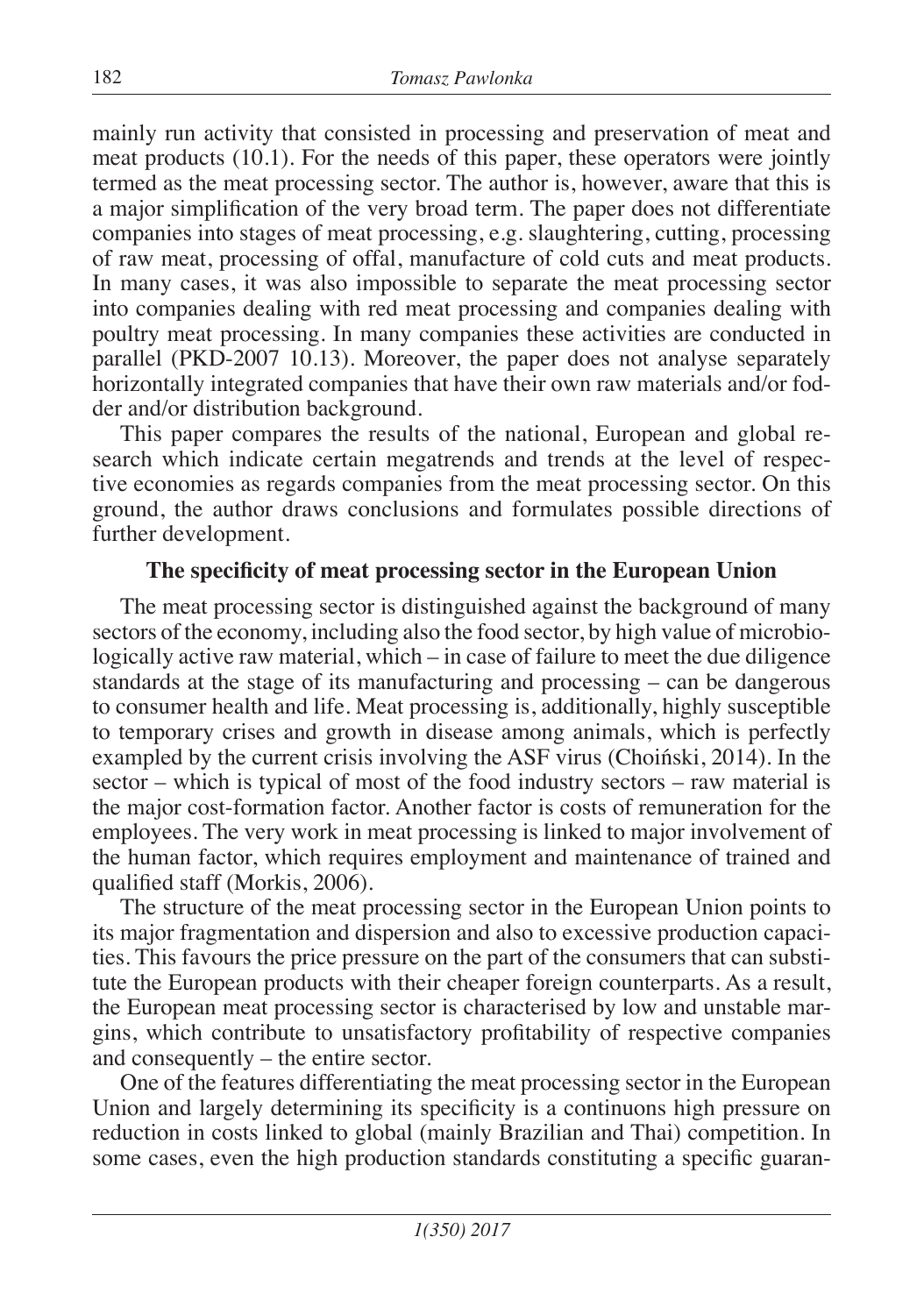tee of the highest quality of products manufactured by the EU countries are not able to compete with much cheaper products from Asia and South America. The entire EU meat processing sector, manufacturing approx. 40 million tonnes of products over a year, employs approx. 1.2 million people<sup>1</sup> (excluding breeders).

# **Consumption of meat and meat products**

A key factor having a fundamental impact on the meat sector is demand on the part of consumers. In 2000-2013, the global structure of meat consumption and meat products changed significantly. The observed drop in the quantity of consumed meat concerned mainly the regions, where because of poverty of the society (or its major part), the living standard was determined as low. The consumers having too low level of disposable income resigned from consumption of meat and meat products, substituting them with other, cheaper food products (although not always satisfying substitutes). The impact of the level of income on the quantity and quality of consumed meat and meat products justifies the treatment of the meat consumption factor as an indicator of social standing (Maillard, 2013).

The clear growth in income in the poorest regions of the world (China, Middle East) contributed to better living standards and thus to an increase in the consumption of meat and meat products in the areas. According to experts from EFFAR, this trend will continue in the coming decade (Wiedenhofer, 2012). At this time, the consumption of meat in the EU stayed (and according to the forecast will stay in the next 10 years) at a rather stable high level of approx. 40 million tonnes annually (Kwasek, 2010).

A growth in meat consumption in other than the European Union regions of the world, sets out further perspectives of development for export of European products. New markets will be especially interested in meat production chains characterised by the lowest costs. Thus, the development of these markets will be beneficial mainly to processors able to compete on the global market where price is the main criterion. New development perspectives can be thus aimed at countries such as the United States or Brazil, where the lower production costs are affected by favourable natural conditions and lower than in Europe labour costs (Brazil, Thailand). In 2011-2020, it is expected that the European Union will lose its share in the global trade in meat and meat products in the amount of 0.69% against the current level of export. Probable 18.15% growth in the global export of meat and meat products will concern mainly: Brazil (32.64%), USA  $(27.59\%)$ , Thailand  $(11.26\%)$  and Argentina  $(8.51\%)$ . The decreasing demand for the European meat on the global scale is not only linked to the lower costs of labour and cheaper fodder (contributing to a drop in the price for the raw material), but also with insignificant scale of activity of European producers and their major separation (Brown, 2013).

<sup>&</sup>lt;sup>1</sup> This is approx. 1.5% of people employed in the entire industry of the European Union.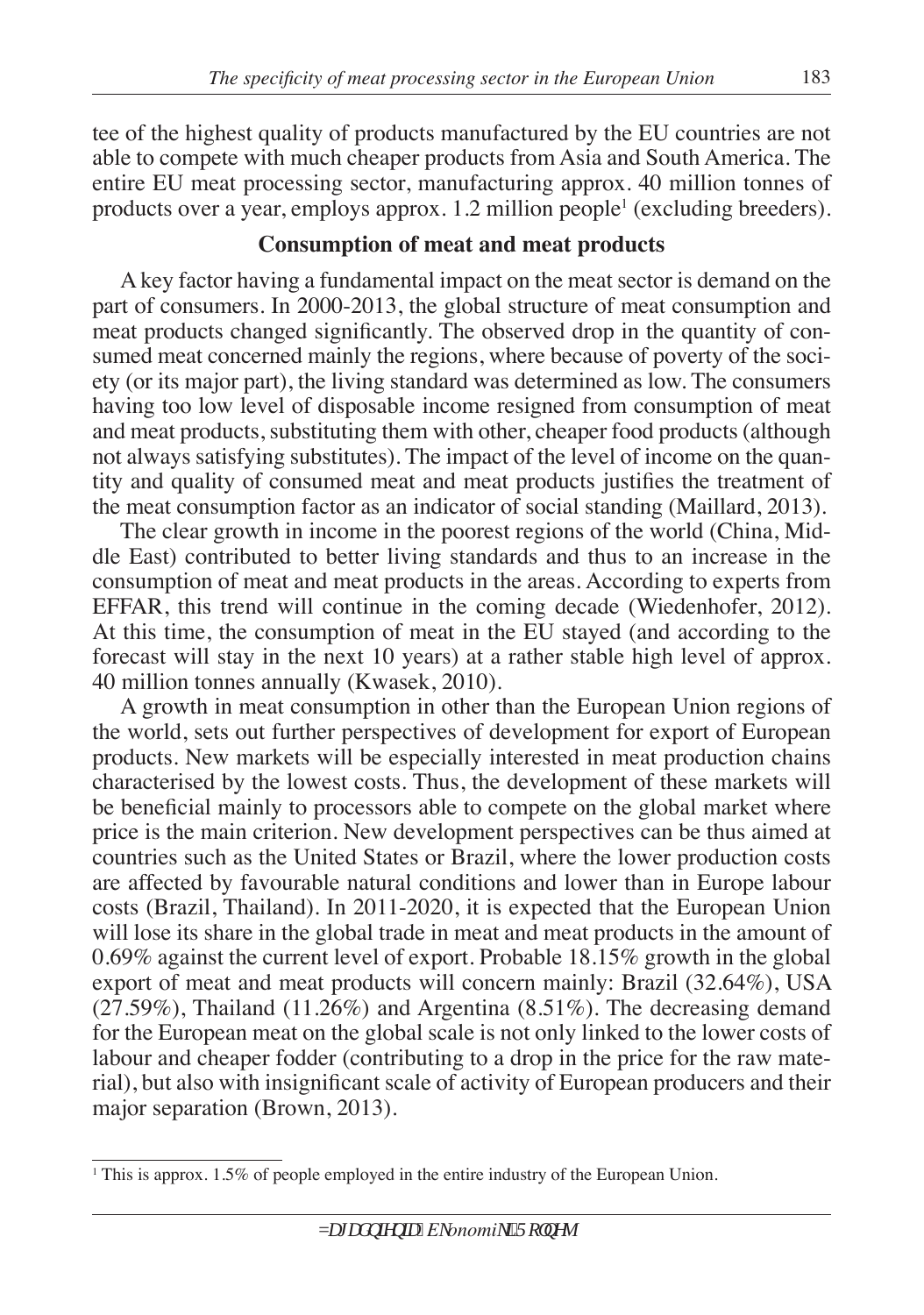The global assessment of meat and meat products points to a growth in popularity of poultry meat, primarily given the lower costs of its production (translating into acceptable by the consumers prices for ready products) as well as sensory, functional and health properties. Positive forecasts concern also the demand for pork. In 2011-2020, it is also expected that the demand for meat in total will also increase to the level of 14.1%, whereas the main component of the trend will be growth in demand for poultry meat (approx. 25%). It is also expected that pork consumption will increase by over 10% and mutton by 7%. Beef consumption will increase the least (only 5.5%). According to 2011 data, the share of beef in the structure of consumed meat and meat products equalled 21.5%, and in 2020 it is possible that the share will decrease to 19.9% (Brown, 2013).

The consumption of meat and meat products in the European Union rather decreases, from approx. 43.2 million tonnes in 2007 it decreased by approx. 4.58% in 2012, which is presented in Figure 1.



*Fig. 1.* Structure of meat consumption in the European Union in 2000-2012 (thousand tonnes). Source: own calculations on the basis of Wiedenhofer (2012, p. 25).

According to 2012 data, the dominating share in the structure of consumption of meat belonged to beef (approx.  $48.5\%$ ) and poultry (30.5%). There was also a visible drop in the consumption of beef by approx. 12% between 2007 and 2012. Consequently, the share of beef in meat consumption in 2012 decreased below 20% (18.9%). Mutton is treated on the European Union market as a niche product, although in some regions it is clear that there is a high demand for this type of meat (mainly southern European countries). The drop in meat con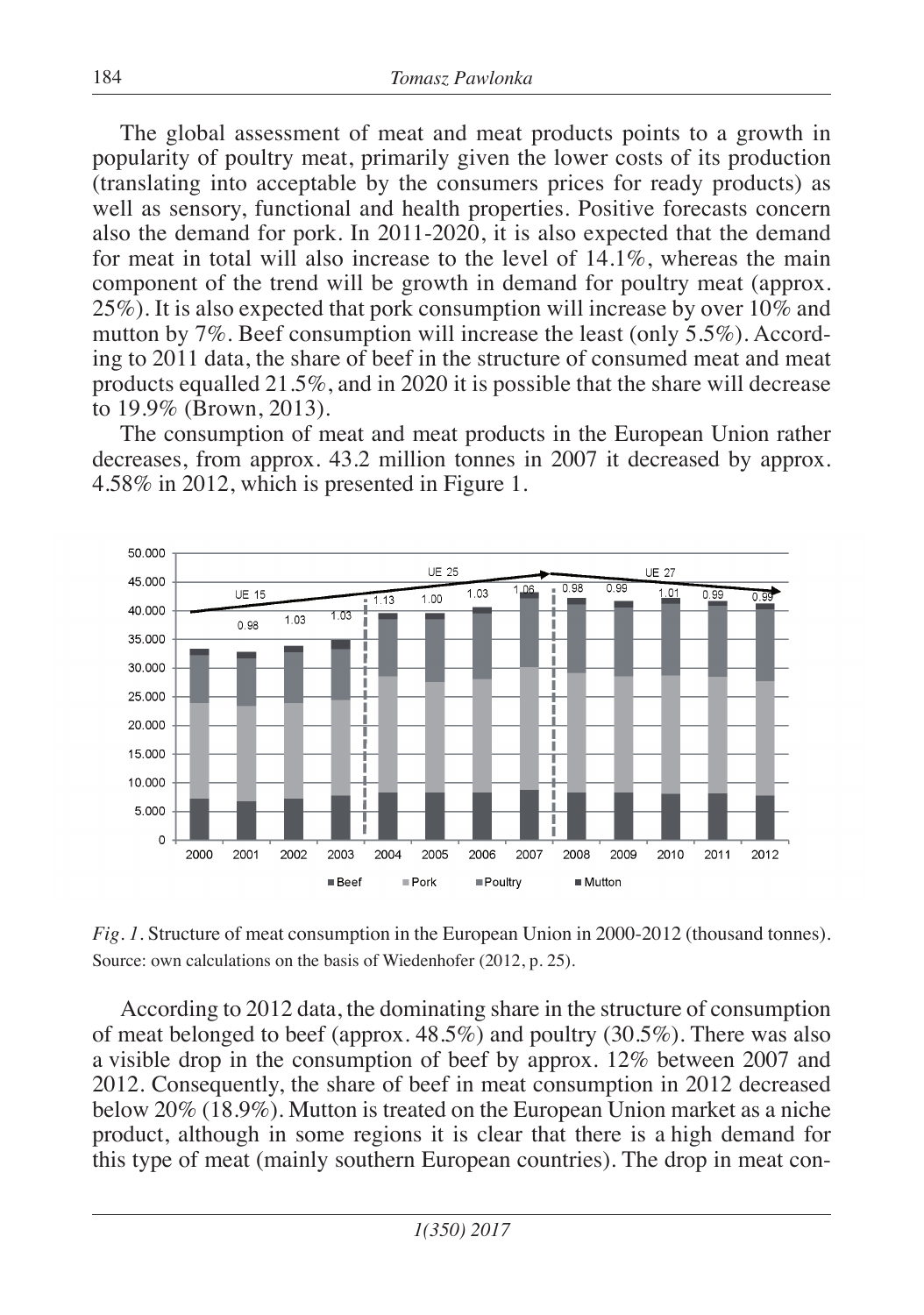sumption in the European Union visible since 2007, is not the best prognosis for the future of the EU meat industry. According to experts the key reason for this are the continually growing costs of meat production (translating largely to a growth in its price for the consumers) and unfavourable economic atmosphere. Other reasons for the existing situation include also a change in consumer preferences, development of new trends in nutrition and substitution of red meat (mainly beef) with much cheaper poultry meat. The development of poultry market in the European Union is favoured not only by lower price of poultry but also its health properties and functionality (ease of preparation) (Jakubowska and Radzymińska, 2009).

The meat processing sector in the European Union is largely dependent on the largest commercial retail chains, which, leading an aggressive price competition in the field of key food products, force the meat producers and processors to gradually reduce margins. This takes place despite increases in prices of raw materials caused by growing costs of fodder. In spite of everything, the EU is seeing an upward trend in real consumer spending on meat and meat products which peaked in 2007-2008 and 2011. Although the observed raise in prices of meat and meat products has mainly affected the consumers, also meat producers and processors were forced to significantly reduce margins in order to neutralise price increases on the consumer side. As a result, in 2007-2012 the difficulties in the EU meat processing sector aggravated, due to the low profitability of the business. These observations are also confirmed by the 2016 CSI Market data, according to which the meat processing sector in the European Union is characterised by profitability of net sales at the level of 1.71%, and among smallsized companies – 0.86% against the profitability of the food processing sector amounting to 4.98%. Low profitability of small and medium-sized companies in the meat processing sector is, however, an immanent feature of small and medium-scale activity not only in Europe but also in other countries, e.g. in the United States (McCann, 2014). In 2005-2010, the main factor influencing the increase in the EU demand for meat and meat products was the growth in its consumption in the new Member States, such as Poland. Such countries, aiming at levelling the living standards with the average EU level by a growth in the wealth of the community, increased the level of social welfare to a greater extent (Mroczek, 2015; Rycombel, 2005).

## **The european meat processing sector in the perspective of global competition**

The overcapacity of meat processing companies in the European Union, the continuously declining demand for meat among European consumers, price conditions and the opening up of new markets contribute to the growth in export of the EU meat products. However, high production costs can in the future lead to a decrease in the competitive position of the European producers.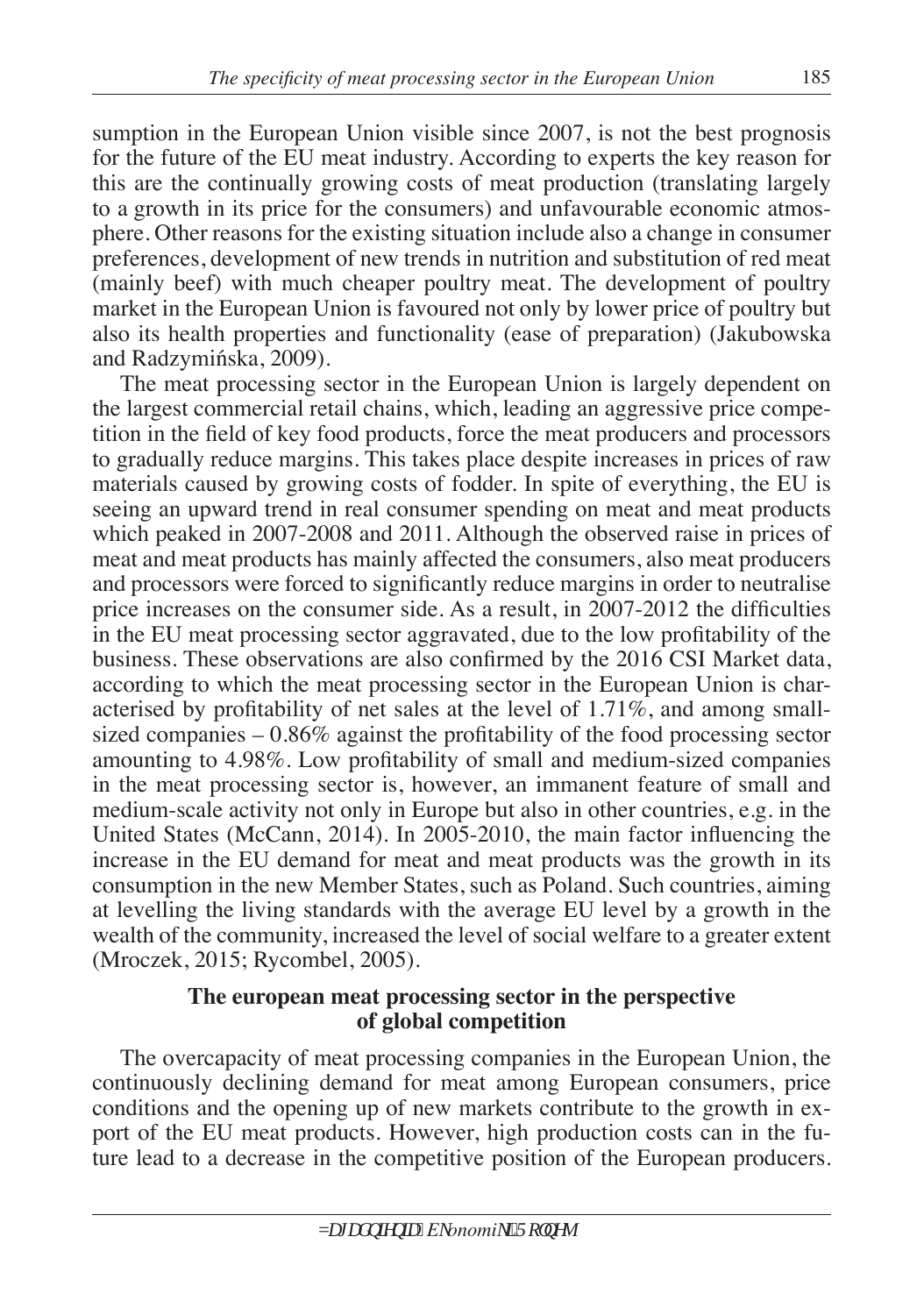Additionally, respective outlet markets introduce some limitations and divisions concerning the imported products and their producers. An example of the Russian economic policy since 2014 points to unequal treatment of the European producers, which consists in imposing an embargo on some of them (e.g. Poland and Lithuania), favouring others at the same time (Bartosińska, Wykowski and Nalewajk, 2014).

Cost advantage of the global producers of meat and meat products endangers the European meat industry on the import side. In the countries exporting their meat products to the European Union there are clearly lower costs of fodder, less strict social policy, lower level of remuneration (also in real terms) and much lower requirements and standards of livestock breeding (but they have to meet the European standards). As a result, the meat imported to the European Union (especially pork and poultry) is very often characterised by lower price. One of the forms of protection against the inflow of cheap raw materials is the system of tariff rate quota (TRQ) which, to some extent, conflicts with the WTO agreements. Despite it, the European Union is still the net exporter of meat and meat products in total. The advantage of export over import concerns mainly pork and poultry (import relates to beef, imported mainly from South America). One of the difficulties in the export of ready products is the scale of production. Distribution of meat and meat products requires full quota of uniform products (1 container is approx. 20 tonnes of product), which from the perspective of small scale of activity of the European processors is somewhat difficult (Węglarczyk, 2014).

The modern economy, operating in a globalised world, requires the European meat processing industry to compete not only with its domestic processors, but also with global market giants. This competition takes place at two levels – keeping a high competitive position on the domestic, European market, and competition for attractive and prospective world outlet markets. According to the 2011 data, the top 10 largest meat processors account for approx. 15% of the global production. Ten next companies (in terms of production size) have only 3% of meat production and processing worldwide (Maillard, Dewulf and Postma, 2013). Figure 2 presents a comparison of the largest global meat producers and processors.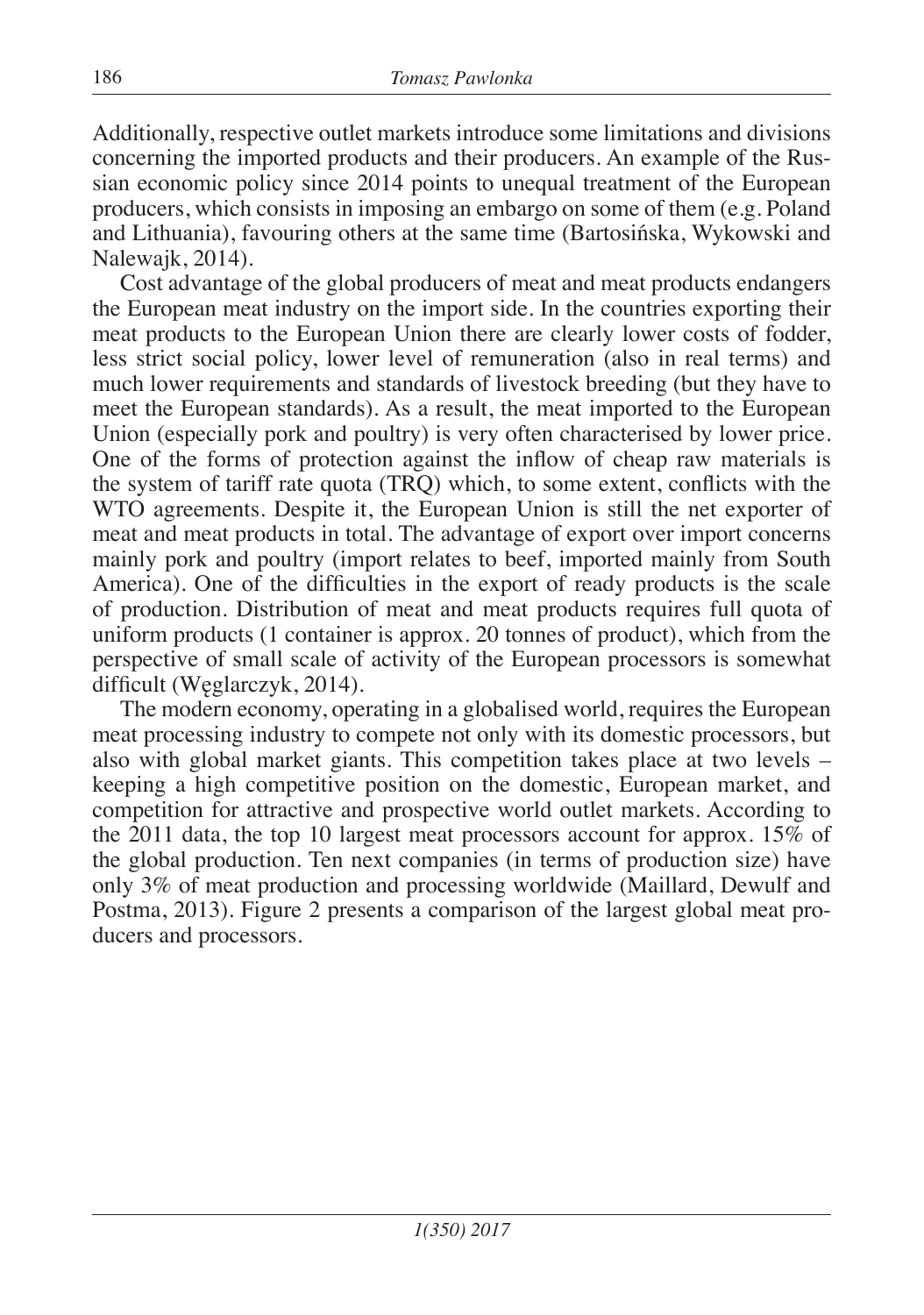

Fig. 2. The largest global meat processors (thousand tonnes – by 2011 data). Source: Wiedenhofer (2012, p. 9).

Operation on a global scale, on such diversified market, is very difficult; thus only few companies are able to meet this challenge. Only two European companies are in the top 10 of global producers, and their total production is below the production value of the third company in the ranking – the Turkish Cargill. Both companies manufacture their products only in the area of the European Union, having, at the same time, only a minor global sales network (Brown, 2009).

An example of a country in which the meat processing sector developed dynamically within the last decade on an international scale is Brazil. The main factor determining such dynamic development was policy implemented by the Brazilian companies as regards takeovers and mergers. It was based on a rather inexpensive acquisition of fixed assets, which in a longer timeframe allowed for achievement of economy of scale (e.g. in the field of international marketing), but also to broaden the productive offer and gain access to new prospective markets. The activities of the Brazilian companies were implemented with the support of the government (Wiedenhofer, 2012). Taking up such attempts, with the support of the governments, on the European market could help the integration process and increase the competitiveness of meat processing companies. But given the complicated legislative process and undercapitalisation, this would have been a rather time-consuming procedure. Despite the slow pace of the process and still high production fragmentation, the European meat processing sector in the last decade saw some consolidation actions, though.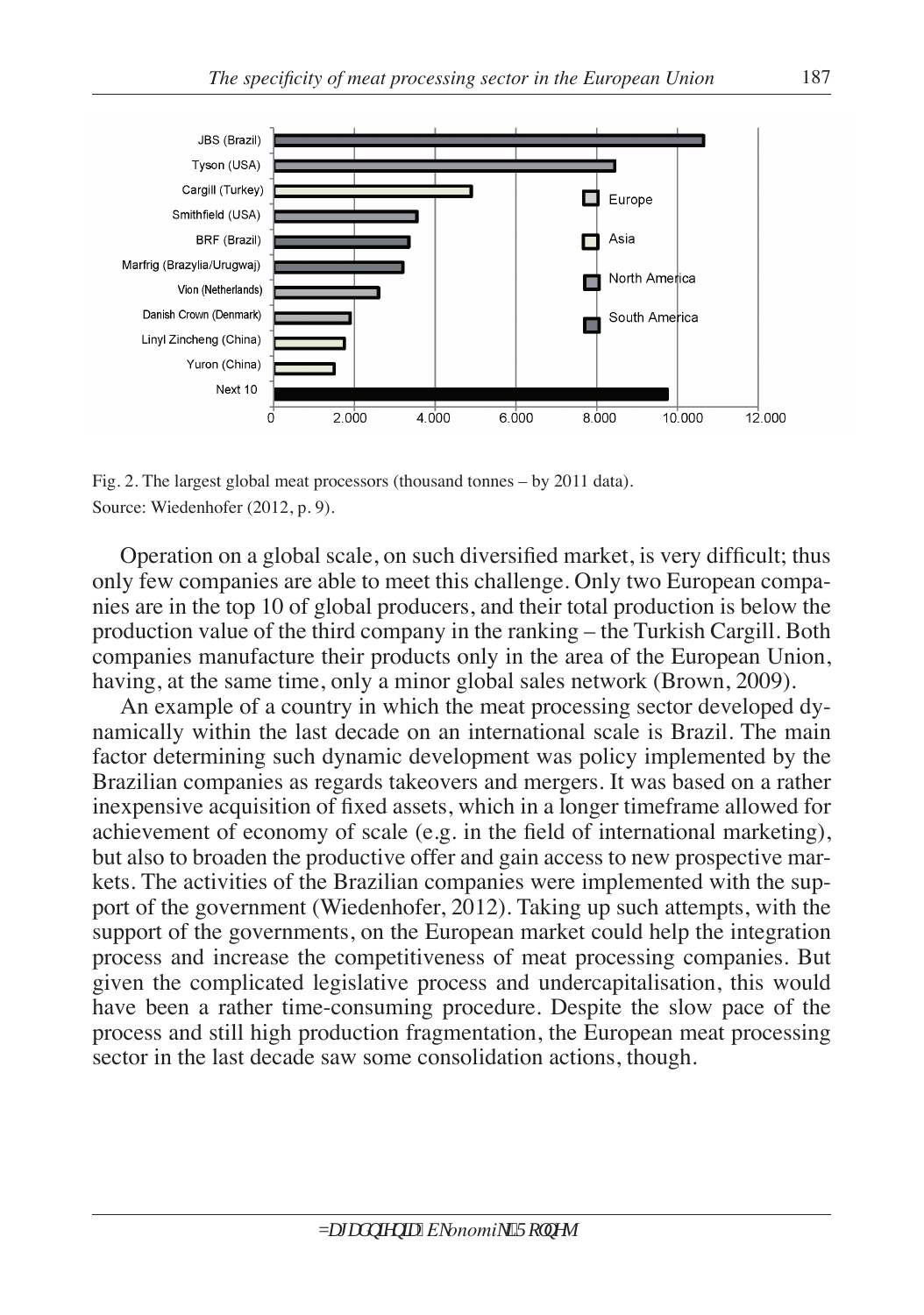## **Integration of the meat industry in the European Union**

Integration of the European meat processing sector is slow, in various branches of the sector and across different sections. There is a rather minor level of vertical consolidation. Backward vertical consolidation was especially unpopular direction of integration. It consisted in involvement of producers and processors of meat and meat products into the fodder business. This model is especially rare among producers and processors of red meat. Slightly more often it appears in poultry production and processing which is evidenced by Van Drie company. An equally rare consolidation direction is progressive vertical integration, which consists in involvement of breeders in the business linked to meat processing. One of few European examples of this type is Tulip Foods. Involvement of meat producers into progressive vertical integration enables them to participate in business characterised by higher margins. This integration model also ensures higher security of raw materials sales. In the long-term perspective it can be expected that consolidation of these type will become more popular. However, in the EU reality much more common is horizontal integration consisting in extension of the current activity, usually by mergers and takeovers of other plants (O'Shaughnessy, 2013). Certainly an important criterion is efficiency assessment of this type of integration, because the common process is to take over the bankrupt companies. This allows the company being taken over to maintain employment and get benefits of scale.

The European model of business in the meat processing sector points to widespread separation of meat production from slaughter, cutting and processing. As a result, the production chain extends, which contributes to the functioning of many intermediaries under the structure of the company.

A rather small scale of operation of European meat producers and processors translates directly into a low competitive position against large chain stores, which sell products (especially raw meat, more rarely processed meat products) under their own brand in order to develop it. Thus, retail chains have greater control over the sources of meat supply, and meat processors remain anonymous according to final consumers. Consequently, the meat producer or processor brand is not the key selection criterion for most of the European consumers (Janczys, 2008).

So far the consolidation in the EU processing industry was slow and characterised by differentiated scale and scope in respective countries, which is evidenced by 2012 data: 15 largest EU companies from the meat processing sector had approx. 29% of market share against 21% in 2007.

Figure 3 presents fifteen of the largest European companies of the meat processing sector and production size in the field of processing of respective types of meat.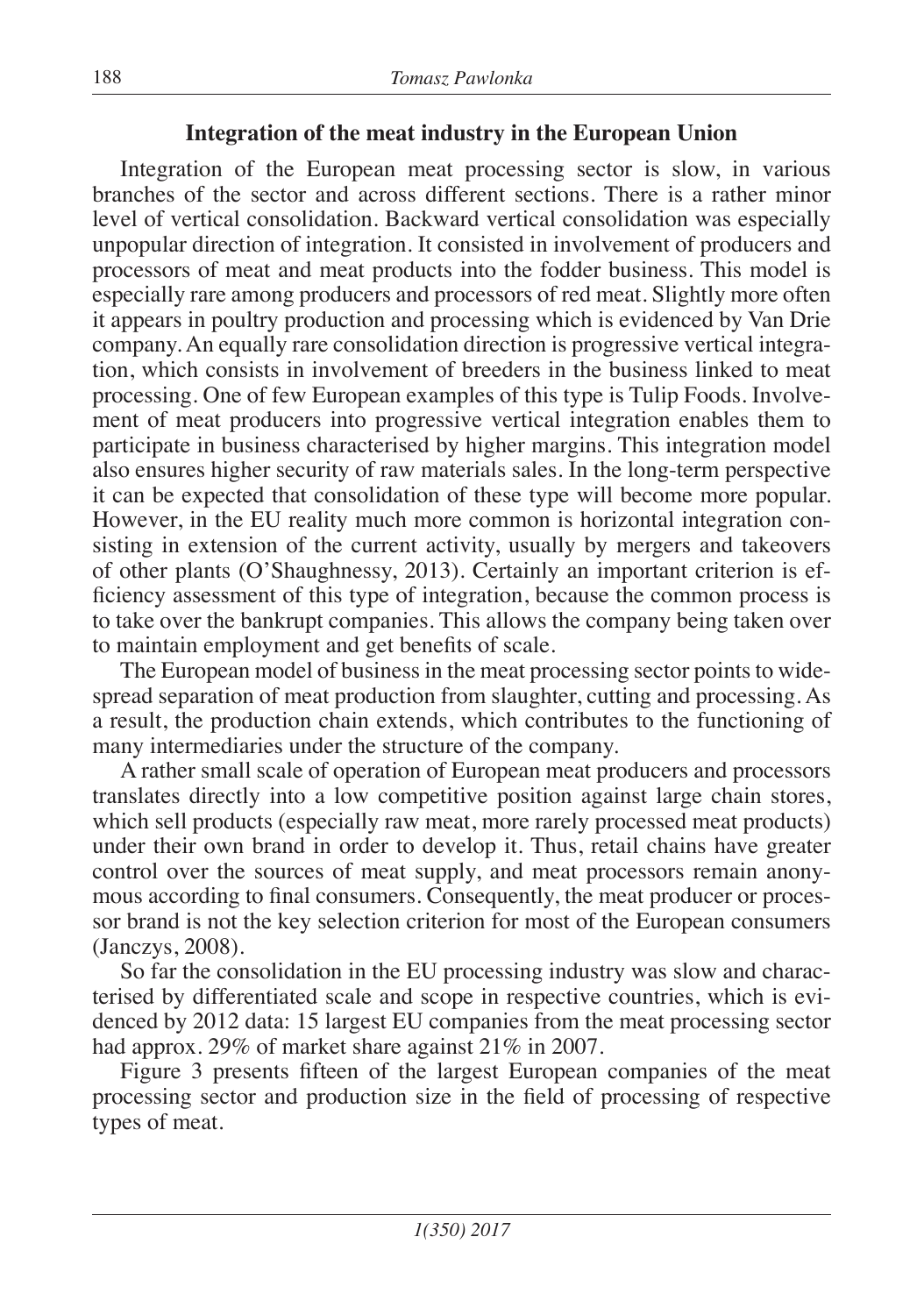

*Fig. 3.* The largest European meat processors (thousand tonnes – by 2011 data). Source: Wiedenhofer (2012, p. 11).

Data on Figure 3 show a major disproportion between 3-5 leading companies and the rest of the ranking. Most of the processing plants operated in a traditional, local and highly independent manner. The domain of European companies is the production and processing of pork and indirectly – beef. A major part of poultry, whose share in the structure of consumed meat products continuously grows, comes from import. Given the low level of concentration, the share of companies simultaneously dealing with production and/or processing of red meat and poultry is clearly reduced. Among the largest companies only the Dutch company Vion, Finnish HK Scan, Italian Veronesi Group and French Terrena combine these types of activities. Such a broad scope of activity in practice turned out to be inefficient, which is exemplified by the financial results of the company Vion. The majority of the EU companies from the meat processing sector lead their activity (sometimes in many segments) only in the domestic country. Their products are distributed to other countries, mainly via external, international chain stores. Only individual companies run activity in the area of two or three countries (solely within the limits of the European Union). In most cases, the operation of the European companies of the meat processing sector run in such a dimension and such scale has its rational justification going beyond the area of interest of the economies of scale. Operation on a relatively small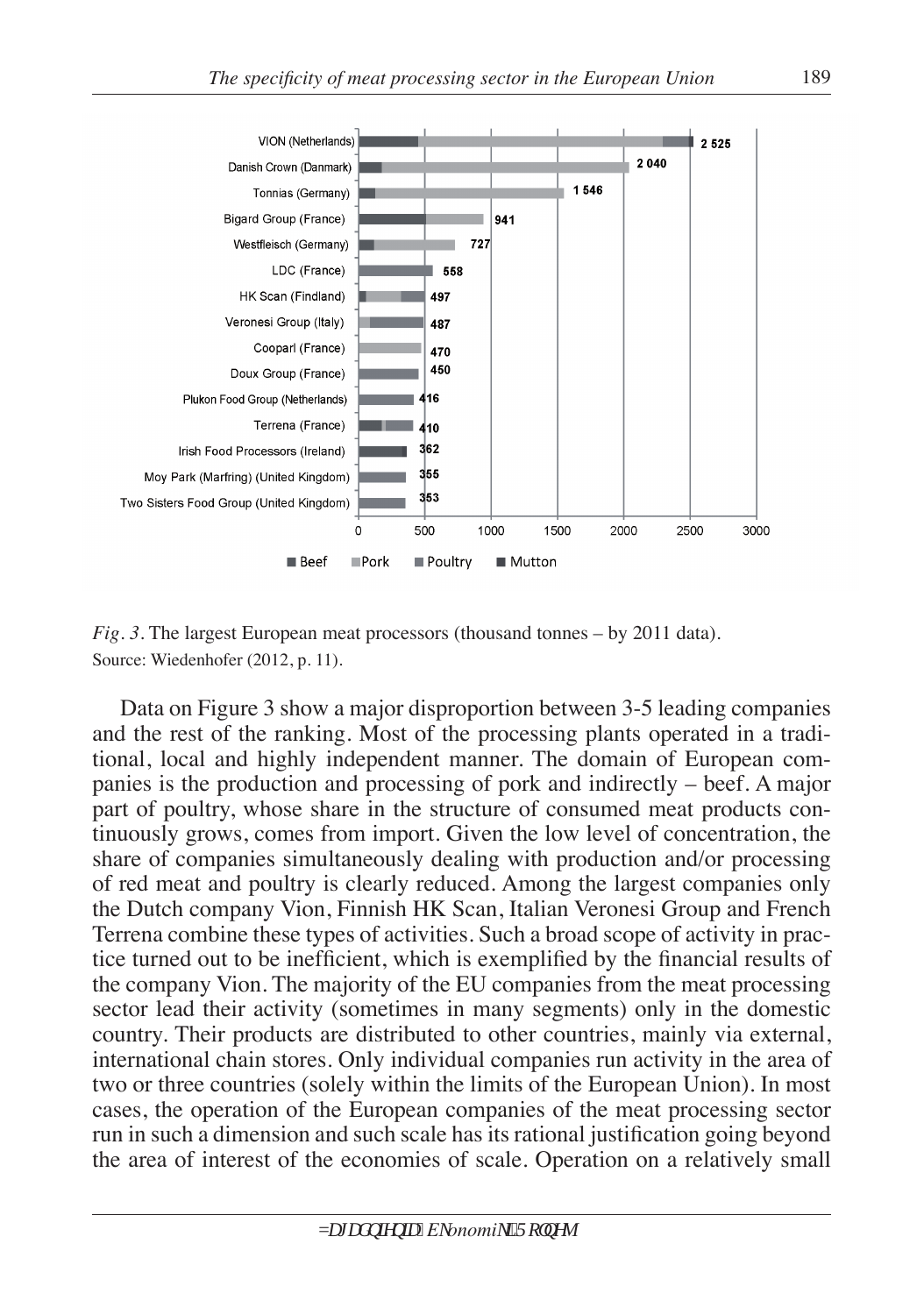area – a country or a region – enables to meet the expectations of the consumers and provide them with products matched to their local customs, traditions and culinary tastes. European consumers are more likely to expect a personalised product than a bulk product. This interdependence is observed especially as regards food products. The business meeting the expectations of consumers should thus be characterised by individual character and regional range. These entities have, however, problems with relevant use of the synergy effect as regards production and marketing (Knecht and Środoń, 2013).

Most of the few pan-European meat processing companies operate under two types of strategies. The former assumed large-scale production of generic products and consists in cheap and mass processing of low-processed products – mainly with a view to the poorer market segment, e.g. discount stores. The second strategy assumes establishment of a number of processing companies in respective countries, which are tasked with manufacturing local products to the internal market under known brands. This strategy is used by the Spanish company Campofrio Food Group, for example.

The traditional Western European model of the structure of the meat processing industry shows a different model of business than the one for manufacturers of raw materials. These enterprises are not vertically integrated backwards, they have a different culture, specificity and dynamics. The countries that have joined the European Union after 2004 are characterised by higher levels of vertical consolidation, with insufficient level of horizontal integration (mainly due to lack of capital). The level of integration of meat processors on a European scale must be, however, assessed as low, especially in the perspective of global competition. The largest European company (Vion) has only 5% of market shares, and the top 15 – only approx. 34-35% (Wiedenhofer, 2012).

## **Specificity of business models of the European companies from the meat processing sector**

The ownership structure of the leading European companies from the meat processing sector points to a dominating share of the private sector (including family companies) – 47% among the largest 15 companies and 74% among the top 100. The main reason for such situation is highly operational and unstable character of the business, the significance of personal and local relations in the field of supply in livestock and low profitability and growth rates. From the perspective of the stock exchange investors, involvement in this type of business is unprofitable, therefore their share in the ownership structure of the 15 largest European companies from the meat processing sector is only 20% (8% among the top 100 companies). Additionally, the potential administrators of borrowed capital (bank loans, bonds), mainly banks, are reluctant to finance the European meat processing sector. Equity is thus the dominating part of capital resources of these units.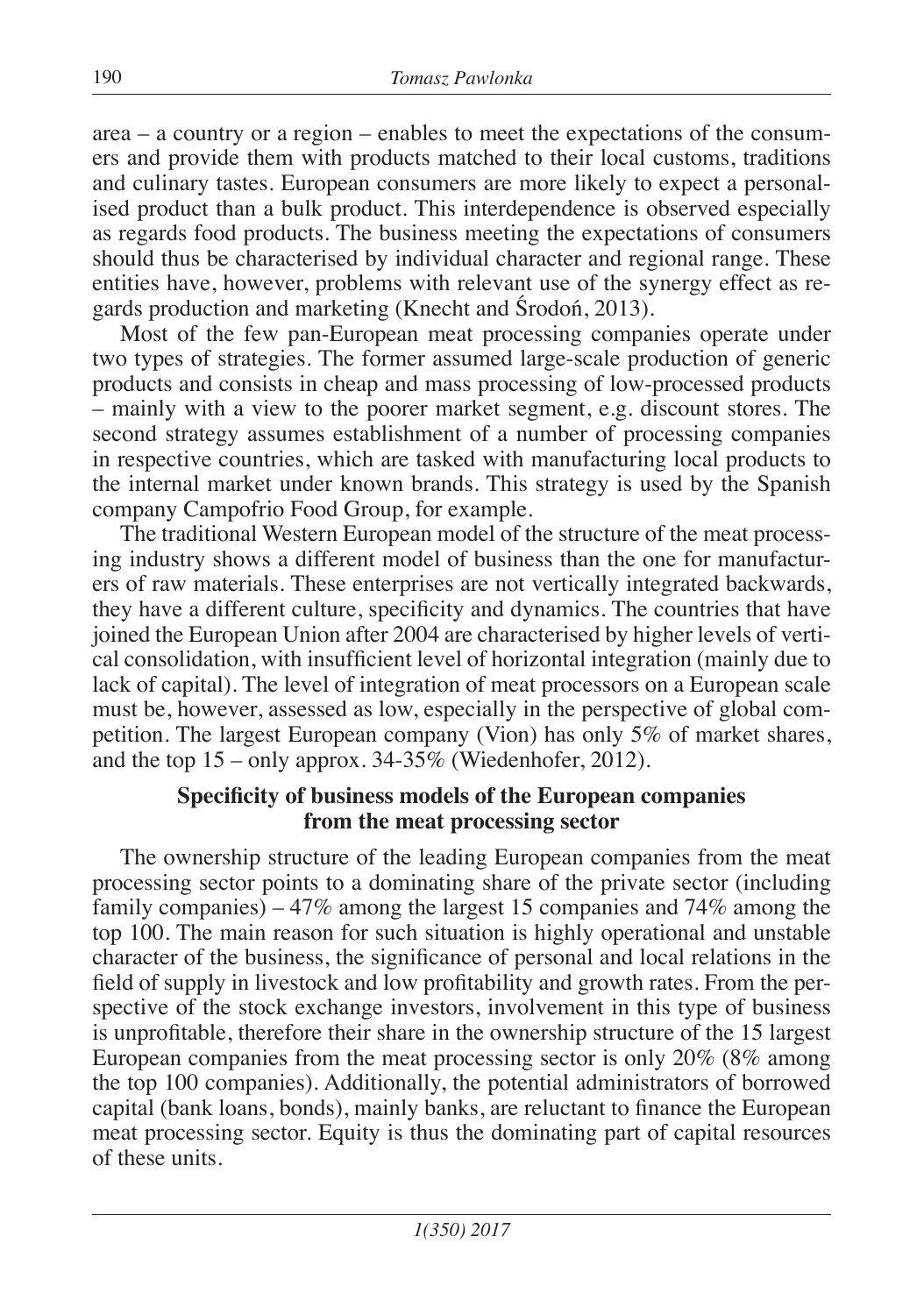One of the key factors affecting the condition of the European companies from the meat processing sector is costs linked to purchase of raw materials. The need to reduce costs and increase efficiency in the present conditions is associated to growing prices of livestock, growing costs of breeding and international prices of raw materials and goods. The European consumers, still suffering from the effects of recession affecting most of the European countries, do not accept increases in basic prices of goods, especially of staple foods. Their dissatisfaction finds manifestation in the policy implemented by the largest retail chains, which unwillingly transfer price increases of manufactures onto the consumers. This also complies with the policy of large retail chains, which earn mainly on the scale of sales and not on high margins. Consequently, the European companies from the meat processing sector are forced to strict cost reduction, the more that there still is the risk of changing the meat supplier by a large retail network in case of failure to reach an agreement with the producer. This risk increases looking at the possibility of import of cheap meat products, e.g. from Brazil, Turkey or Thailand (Michalczuk, 2013).

In the European realities, the food industry, including the meat processing sector, has a tendency to obtain a dominating part of revenues on sales from a small number of contractors. This is exacerbated by the significant internationalisation of retail chains, often having joint purchasing centres for their international outlet markets, which significantly increases their purchasing power and competitive position. According to the author, the strong impact of the contemporary retail chains on the European meat supply chain follows from some key issues:

- The share of retail chains in meat sales increased mainly as a result of fast collapse of the traditional channels of distribution.
- Most of the supermarket chains selling meat and meat products decide to sell packed fresh meat. Discount chains, through regular and dynamic growth in the number of stores across Europe, gained major market shares in the sales of fresh meat. Their aggressive price policy forces response from competitive retail chains.
- Modern retail chains commonly develop strategies of rationalisation of meat supply chains. As a result, they get meat supplies from a small number of suppliers and thus they participate in the benefits following from economies of scale of production. Elimination of "unnecessary" links, such as wholesalers, allows to shorten the chain, which in turn allows for greater pressure on meat producers and processors.
- It is common among European retailers to import meat products from other than current sources, so as to exert more pressure on existing suppliers to reduce margins, which in turn allows them to obtain additional quantities of goods needed during promotional periods.
- Policy run by retail chains also has a clear impact on the level of employment in respective segments of the meat supply chain.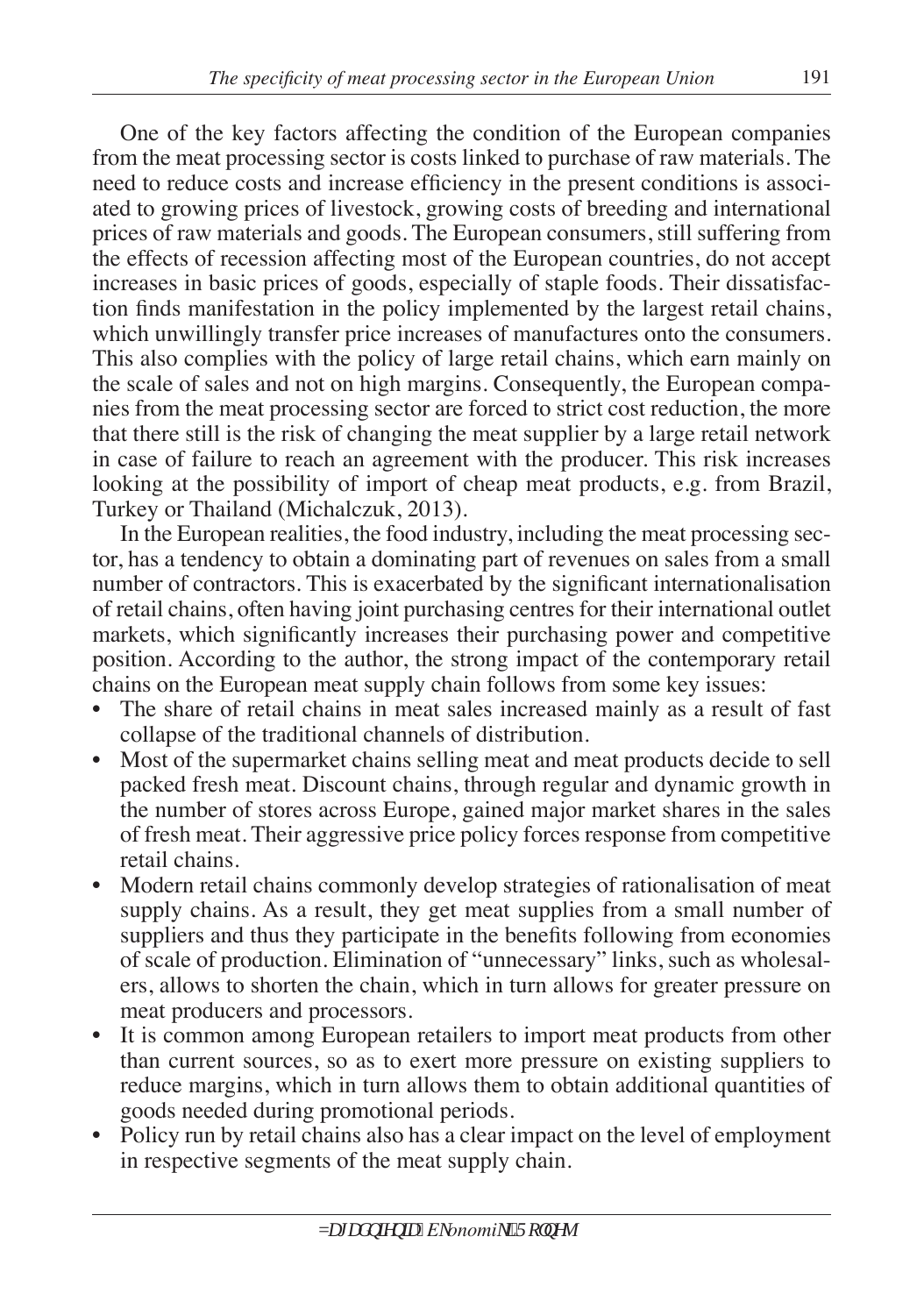In the European meat processing industry one of the more important factors affecting the financial condition of enterprises is production overcapacity linked, above all, to cyclicality of meat (raw material) production. The sector is characterised by a strong drive at gradual increase in production – mainly due to high fixed costs and major dispersion, limiting the possibilities of noting benefits resulting from the scale effect. This situation leads to functioning of most of the meat plants in the conditions of limited efficiency. In addition, they have to compete between each other for availability of livestock which generates additional costs.

It is expected that in the perspective of subsequent years, the competition between small meat processing plants and much more efficient companies benefiting from the scale effect will strengthen. As a result small companies will probably collapse, although the process will be slow and will result in a long and difficult period in the European meat industry (Szymańska, Hamulczuk and Dziwulski, 2012).

The diagnosed problems of the EU meat processing sector and specificity of its functioning is not a novelty to Polish meat processors. These barriers affect the domestic meat industry with varied strength, though. Poland is ranked as the fourth European Union meat producer, having almost 11% of the EU market shares. Against the background of nearly twice higher production in Germany and by half higher production in France, Poland is one of the EU leaders when production is calculated per capita. Higher production per capita was noted only in Ireland and Denmark. Both Germany, France and Spain have by approx. 15-20% lower production of meat and meat products per capita than Poland. Despite the low level of integration of the meat processing sector in Poland, the domestic production is characterised by one of the highest levels of concentration in Europe. Also as regards the efficiency of labour, the Polish meat processing sector occupies the leading position among European competitors (Urban, 2005; Drewnowska and Zienkiewicz, 2013). Higher efficiency it typical only of meat processing industries in: Italy (approx. 85%), Spain (approx. 45%), and France and the United Kingdom (approx. 24%). Poland is also a country with one of the highest rates of production growth. In 2000- -2012, the value of production sold in the EU-27 increased by approx.  $46\%$ , while in Poland, Romania and Bulgaria by approx. 250%. At the same time, in Germany and Spain, the value of production sold increased by approx. 75% and in France, Italy and Denmark by approx. 20%. As a result, Poland strengthened its position among the largest EU meat producers by approx. 4.5 percentage points (Mroczek, Drożdż, Tereszczuk and Urban, 2014). However, this extremely positive statistics should also consider the so-called "base effect" resulting from many years of stagnation of industry growth and development in countries like Poland, Romania and Bulgaria.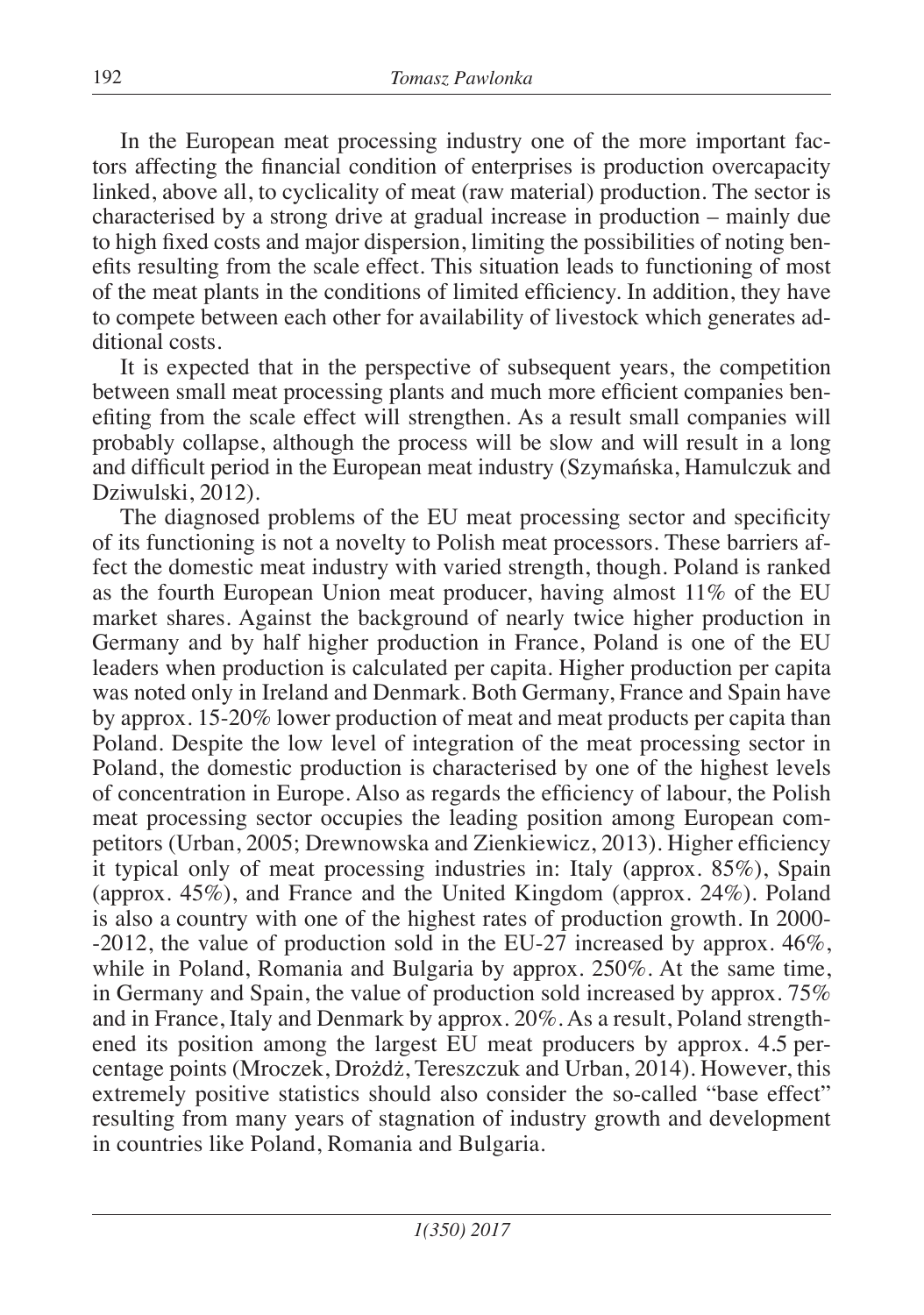#### **Conclusions**

The important challenges facing the European meat processing sector cover key factors, such as low margins and pressure exercised on the meat processing sector by chain stores, suppliers of raw materials, producers of fodder or consumers. The European meat processing sector functions in the conditions of capital shortages, and low profitability of business additionally hinders increases in capital base of these units. As a result, changes in the European meat processing sector will be distributed in time and will require decisions linked, e.g. to consolidations, mergers and takeovers. Concentration and internationalisation of retail chains with simultaneous rationalisation of their supply chains is a challenge, which the meat processing sector will have to tackle in the coming years. Functioning in such conditions can require from meat processing plants to increase the scale of activity and range of products to a small number of recipients (chain stores). This undiversified portfolio of contractors generates the socalled risk of excessive concentration. In this situation, the probable resignation from cooperation of one of the contractors can have a major impact on the level of sales of respective companies. To neutralise the unfavourable relation between large chain stores and clearly smaller meat processors, it is justified in the next years to intensify the process of vertical and horizontal consolidation. This process will enable them not only to improve the competitive position but also to benefit from scale effects allowing meat processors to reduce costs. This approach seems to be justified especially in the perspective of continually growing costs of fodder, labour force and fuels, and regulatory and currency costs. The consolidation process of the meat processing sector should take into account the preferences of the consumers linked to the readiness to purchase and consume local products taking into account their preferences and culinary tastes. Thus, it might be justified to run business as separate processing plants, operating on local markets but functioning under a larger capital group. This would allow for integration of supplies in raw materials (at least in the area of a given region), fodder, distribution and know-how. However, it needs to be remembered that in case of the meat processing sector the simple economic account concerning benefits following from the process of consolidation can be insufficient. Therefore, it seems necessary to consider the specificity of functioning of the sector and expectations of the consumers.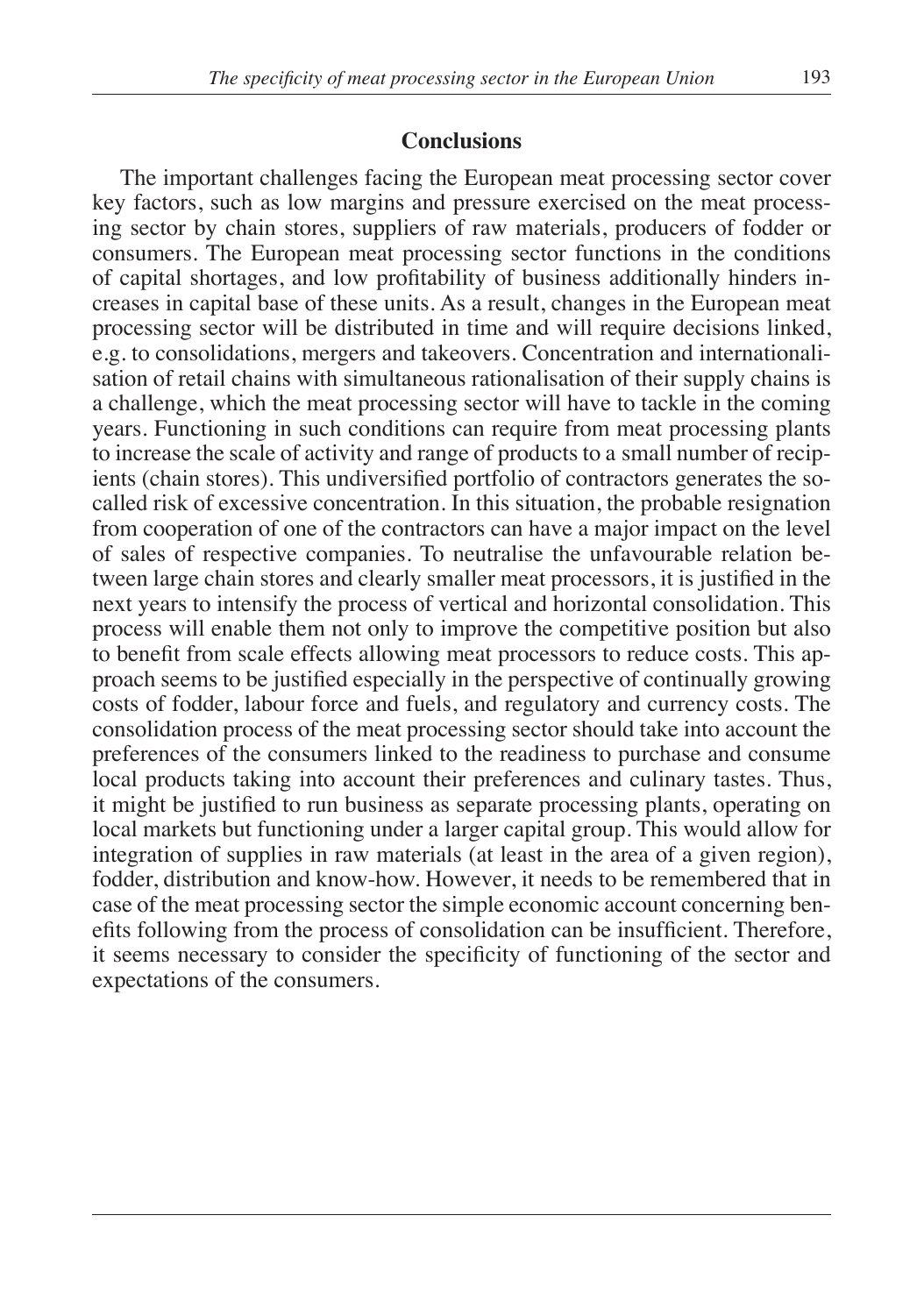#### **References:**

- Bartosińska, M., Wykowski, G., Nalewajk, T. (2014). *Ocena skutków regulacji branża mięsna*. Warszawa: Departament Bezpieczeństwa Żywności i Weterynarii, Ministerstwo Rolnictwa i Rozwoju Wsi, pp. 1-11.
- Brown, R. (2009). *Global Meat Consumption, Production & Trade Policies: Strategic & Structural challenges in the Global Meat Industry*. Ave Expo, GIRA Consultancy & Research Prospective et Strategie, France, pp. 3-46.
- Brown R. (2013). *Supply and retailing of raw meat in EU-28, The new dynamics of the sharp end of the beef, pork and poultry chains 2004-2013/2014-2020*. GIRA Consultancy & Research Prospective et Strategie, France, pp. 5-21.
- Choiński, W. (2014). Sytuacja w branży mięsnej w aspekcie zakazów wynikających z wystąpienia na terytorium Polski ASF u Dzików. *Polskie Mięso, Informator Masarski*, No. 5/2014, Wydawnictwo Masterpress, pp. 20, 22-26.
- CSIMarket (2016). *Food Processing Industry Profitability Meat Processing*. Retrieved from: www.csimarket.com/Industry/industry\_Profitability\_Ratios.php?ind=505 (access date: 09.11.2016.
- Drewnowska, B., Zienkiewicz, K. (2013). *Nasze mięso w kryzysie ratuje się eksportem.* Retrieved from: www.ekonomia.rp.pl/artykul/978148.html?print=tak&p=0 (access date: 22.07.2015).
- Radermacher, W. (2016). *The EU in the world*. 2016 edition, Eurostat, Statistical Books, Belgium, pp. 141-142.
- Jakubowska, D., Radzymińska, M. (2009). Postawy i zachowania nabywcze konsumentów wybranych narodowości wobec ryzyka związanego z konsumpcją produktów mięsnych. *Zeszyty Naukowe Ostrołęckiego Towarzystwa Naukowego*, No. 23, pp. 245-252.
- Janczys, W. (2008). Branża mięsna na Litwie przeddzień kryzysu? *Kurier Wileński, Dziennik Polski na Litwie, No. 95*(15891), pp. 1, 3.
- Jortay, M. (2014). *Agriculture, forestry and fishery statistics*. 2014 edition, Eurostat, Statistical books, Belgium, pp. 104-105.
- Knap-Stefaniuk, A. (2010). *Polska branża mięsna*. Cz. I, Analiza wybranych zagadnień. Retrieved from: http://www.wszpou.edu.pl/biuletyn/druk.php?p=&strona=biul\_miesoknap (access date: 21.07.2015).
- Knecht, D., Środoń, S. (2013). Sytuacja wybranych elementów sektora produkcji mięsa wieprzowego w Polsce na tle najważniejszych producentów w Unii Europejskiej. *Journal of Agribusiness and Rural Development*, vol. 27, no. 1, pp. 119-131.
- Kraciuk, J., Piekutowska, A. (2014). Zmiany globalnych łańcuchów wartości w sektorze rolno-spożywczym. *Stowarzyszenie Ekonomistów Rolnictwa i Agrobiznesu, Roczniki Naukowe*, vol. XVI, issue 5, pp. 128-132.
- Kwasek, M. (2010). *Tendencje w spożyciu żywności w krajach Unii Europejskiej, Ekonomiczne i społeczne uwarunkowania rozwoju polskiej gospodarki żywnościowej po wstąpieniu Polski do Unii Europejskiej*. Program Wieloletni 2005-2009, No. 180, Warszawa: IERiGŻ-PIB, pp. 66-69.
- Lesisz, T.J. et al. (2013). *Przetwórstwo mięsa na poziomie gospodarstwa*. Centrum Doradztwa Rolniczego w Brwinowie, Oddział w Radomiu, Radom, pp. 5-7.
- Lindel, D. (2015). The Food & Beverage Industry in Germany. *Industry Overview, Germany Trade & Invest*, issue 2014/2015, Berlin, pp. 2-14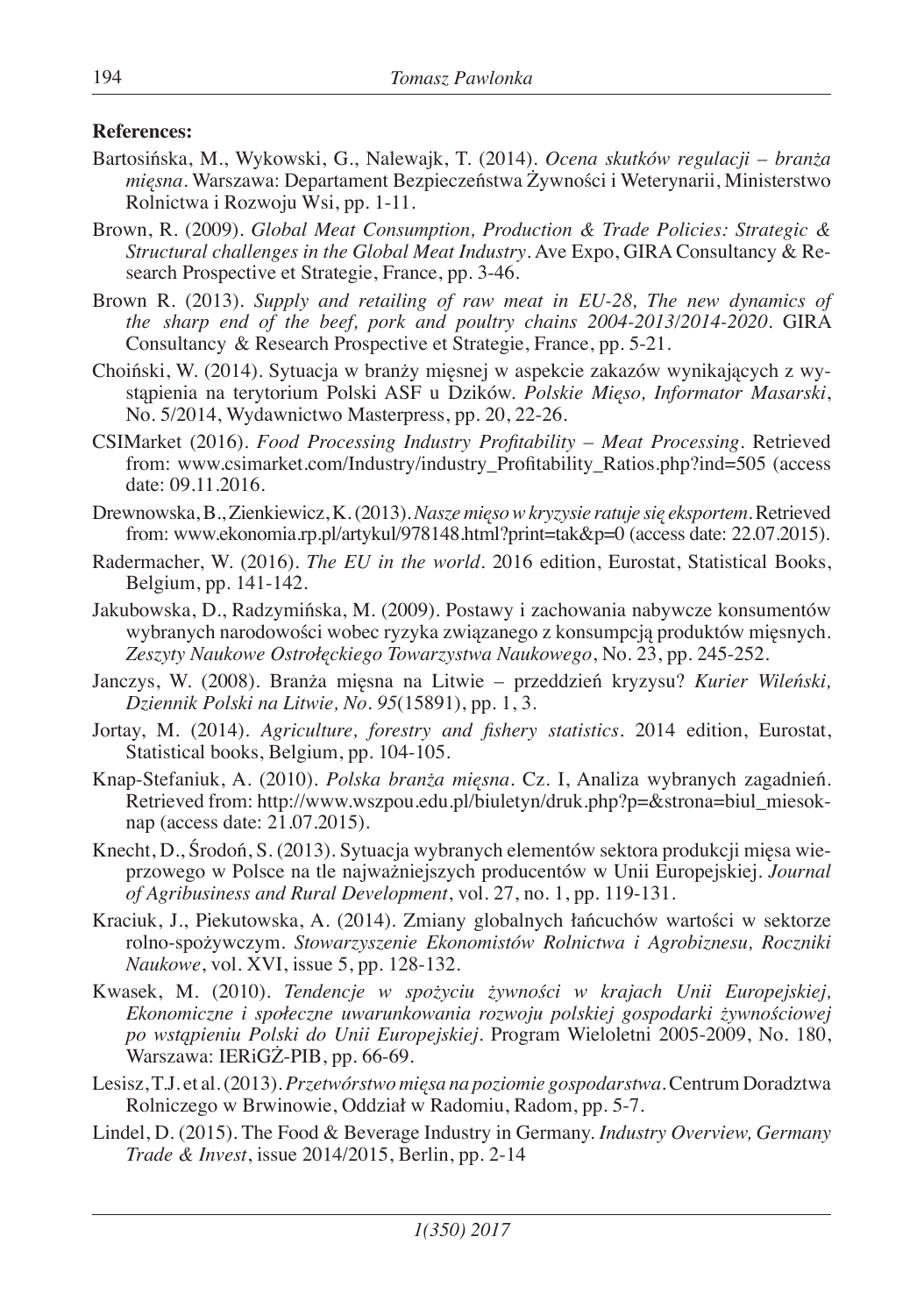- Maillard, R. (2013). Czy mięso jest znowu dobrem luksusowym? *Biuletyn Informacyjny Belgijskich Dostawców Mięsa*, wiosna 2013, Meat News, Belgian Meat Office, p. 1.
- Maillard, R., Dewulf, J., Postma, M. (2013). Trendy na rynku globalnym. *Biuletyn Informacyjny Belgijskich Dostawców Mięsa*, wiosna 2013, Meat News, Belgian Meat Office, pp. 2-4.
- McCann, N. (2014). *Improving profitability for small and very small meat processors in Iowa*. Leopold Center Completed Grant Reports M2012-16, Digital Repository, Iowa State University, Paper No. 471, pp. 1-3.
- Michalczuk, L. (2013). Perspektywy rozwoju polskiego przemysłu spożywczego w świetle badań foresightowych. *Innowacyjne Mleczarstwo, No. 1*(1), pp. 32-36.
- Mikinovic, S. (2009). *Future of Meat Consumption*. AMA Marketing Strategies, AMA Agramarkt Austria, 05.06.2009, pp. 14-23.
- Mroczek, R. (ed.), (2014). *Polski przemysł spożywczy w latach 2008-2013*. Program Wieloletni 2011-2014, No. 117, Warszawa: IERiŻ-PIB, p. 20.
- Mroczek, R. (2015). Determinanty i perspektywy rozwoju przemysłu mięsnego i drobiarskiego w Polsce w warunkach integracji z Unią Europejską. *Zeszyty Naukowe SGGW w Warszawie. Problemy Rolnictwa Światowego*, vol. 15(XXX), issue 1, pp. 58-67.
- Morkis, G. (2006). Stopień wdrożenia GHP, GMP i HACCP w przemyśle spożywczym. *Żywność. Nauka. Technologia. Jakość*, No. 3(48), pp. 129-145.
- O'Shaughnessy, C. (2013). *Wstępne badanie określające branże przemysłu spożywczego oraz podsumowujące wyniki badań krajowych i międzynarodowych, a także efekt synergii z wcześniejszymi i bieżącymi projektami i inicjatywami*. Pakiet roboczy 2, D 2.1, Projekt "GREENFOODS", IEE/12/723.SI2.645697, Campden BRI, Great Britain, pp. 3-33.
- Pejsak, Z. (2016). *Uwarunkowania produkcji żywca wieprzowego*. Państwowy Instytut Weterynaryjny, Wyzwania na rynku wieprzowiny w Polsce na tle UE. SGGW w Warszawie, dyskusja podczas konferencji, Warszawa.
- Porter, M. (1992). *Strategia konkurencji. Metody analizy sektorów i konkurentów*. Warszawa: Państwowe Wydawnictwo Ekonomiczne, pp. 313-315.
- Rasz, H. (2005). *Przemysł spożywczy przed i po integracji Polski z Unią Europejską*. Kancelaria Sejmu, Biuro Studiów i Ekspertyz, Wydział Analiz Ekonomicznych i Społecznych, Informacja, No. 1124, pp. 1-8.
- Rycombel, D. (2005). *Przemysł mięsny wołowina i cielęcina informacja dla przetwórców*. Seria: Polska wieś w Europie, IERiGŻ, Fundacja Funduszy Współpracy, Biuro Programów Wiejskich, Warszawa, pp. 1-9.
- Stępień, S. (2016). *Zmiany na rynku wieprzowiny, Uniwersytet Ekonomiczny w Poznaniu, Wyzwania na rynku wieprzowiny w Polsce na tle UE*. SGGW w Warszawie, dyskusja podczas konferencji, Warszawa.
- Szymańska, E. Hamulczuk, M., Dziwulski, M. (2012). *Analiza na temat funkcjonowania sektora wieprzowiny w latach 2004-2010 wraz z prognozą do roku 2020*. Ekspertyza dla MRiRW zgodna z umową nr 139/2012, Wydział Nauk Ekonomicznych, SGGW, Warszawa, pp. 63-79.
- Urban, R. (2005). Polski przemysł spożywczy w Unii Europejskiej konkurencyjność i szanse rozwojowe. *Roczniki Naukowe Stowarzyszenia Ekonomistów Rolnictwa i Agrobiznesu, nr 7*(7), pp. 240-247.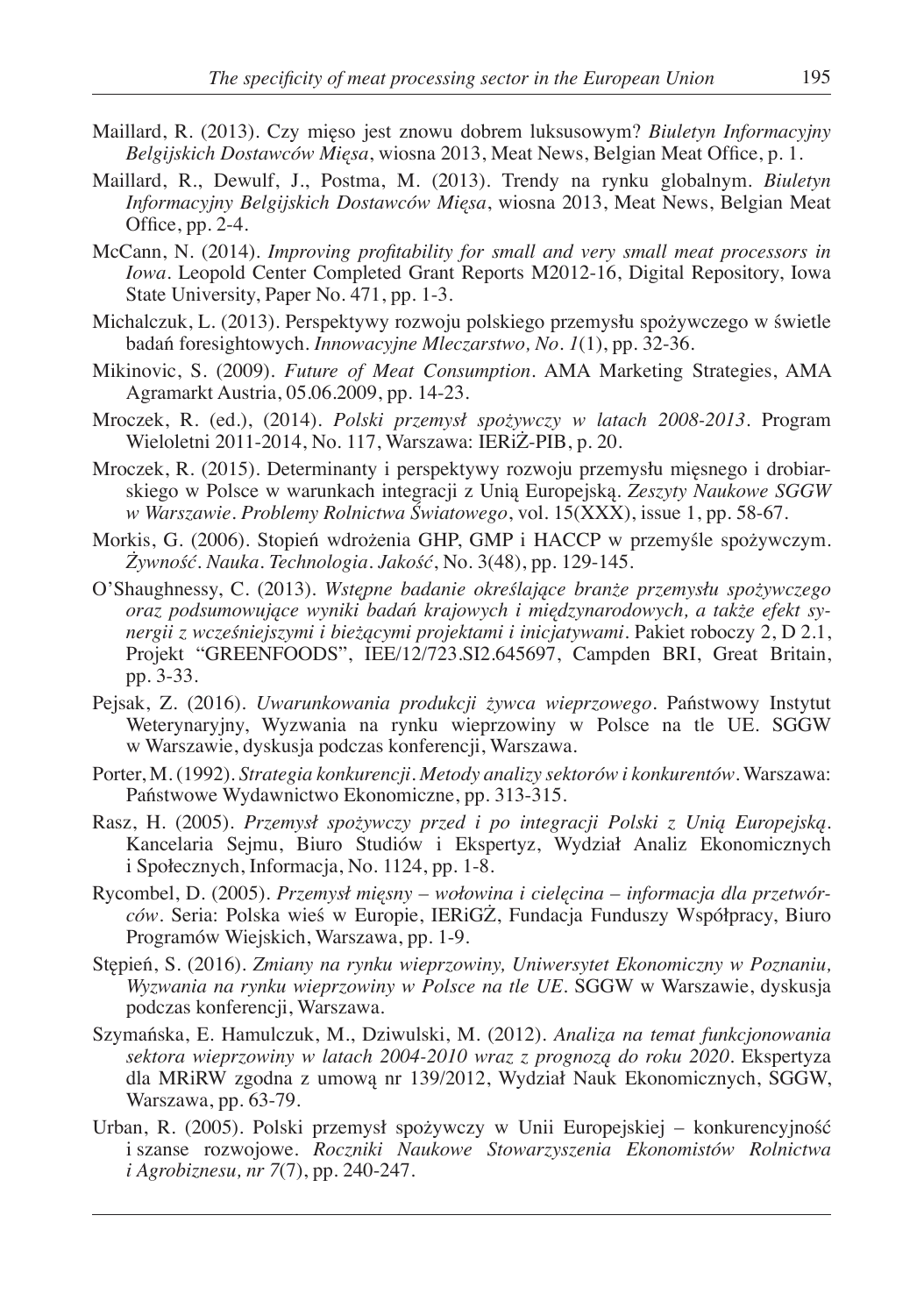- Wiedenhofer, H. (2012). *Mięso dużej wagi, Raport na temat struktury i dynamiki europejskiego przemysłu mięsnego*. Projekt realizowany przy finansowym wsparciu Komisji Europejskiej, EFFAT, pp. 1-36.
- Węglarczyk, M. (2014). *Branża mięsna w Hiszpanii*. Wydział Promocji Handlu i Inwestycji w Madrycie, Ambasada Rzeczypospolitej Polskiej w Madrycie, pp. 2-9.
- Ziętara, W. (2016). *Uwarunkowania produkcji żywca wieprzowego. IERiGŻ-PIB. Wyzwania na rynku wieprzowiny w Polsce na tle UE*, SGGW w Warszawie, dyskusja podczas konferencji, Warszawa.